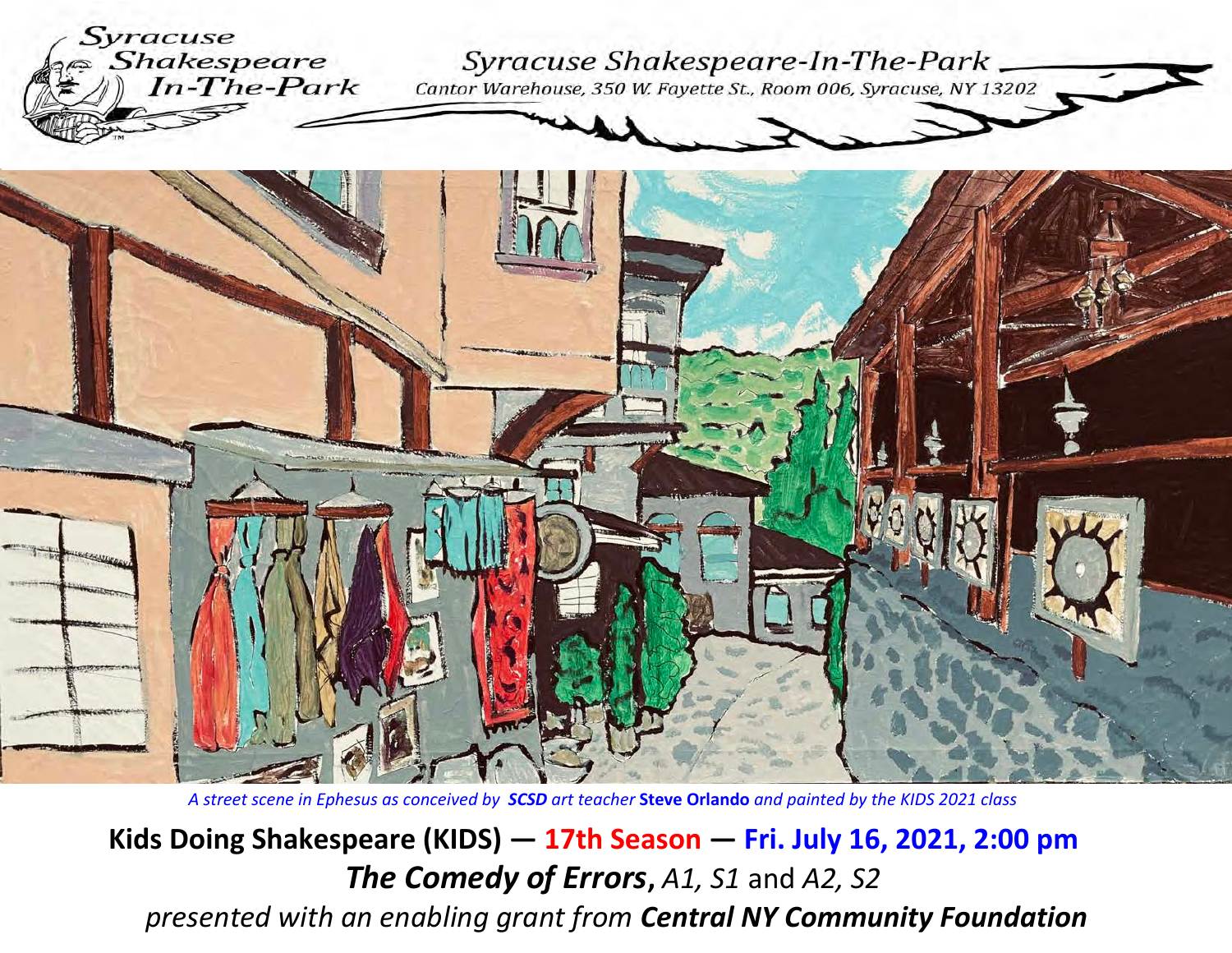## **KIDS Doing Shakespeare 2021**

 *with the generous support of Syracuse Teachers Association, B&C Storageand the City of Syracuse Parks, Recreation and Youth Programs Department*

> *Starring the Scintillating Six Iris Asiago-Reddy, Rebekah Garlach, Kian Gibson, Mary Monsour, Sofia Rifanburg, Maria TrianaProduction and Teaching Staff*







*Day 1- Sofia & shield Day 2- Bells & Motley Day 3- Intern Grace teaches making new words Day 4- Aaron stretches their bodies out*

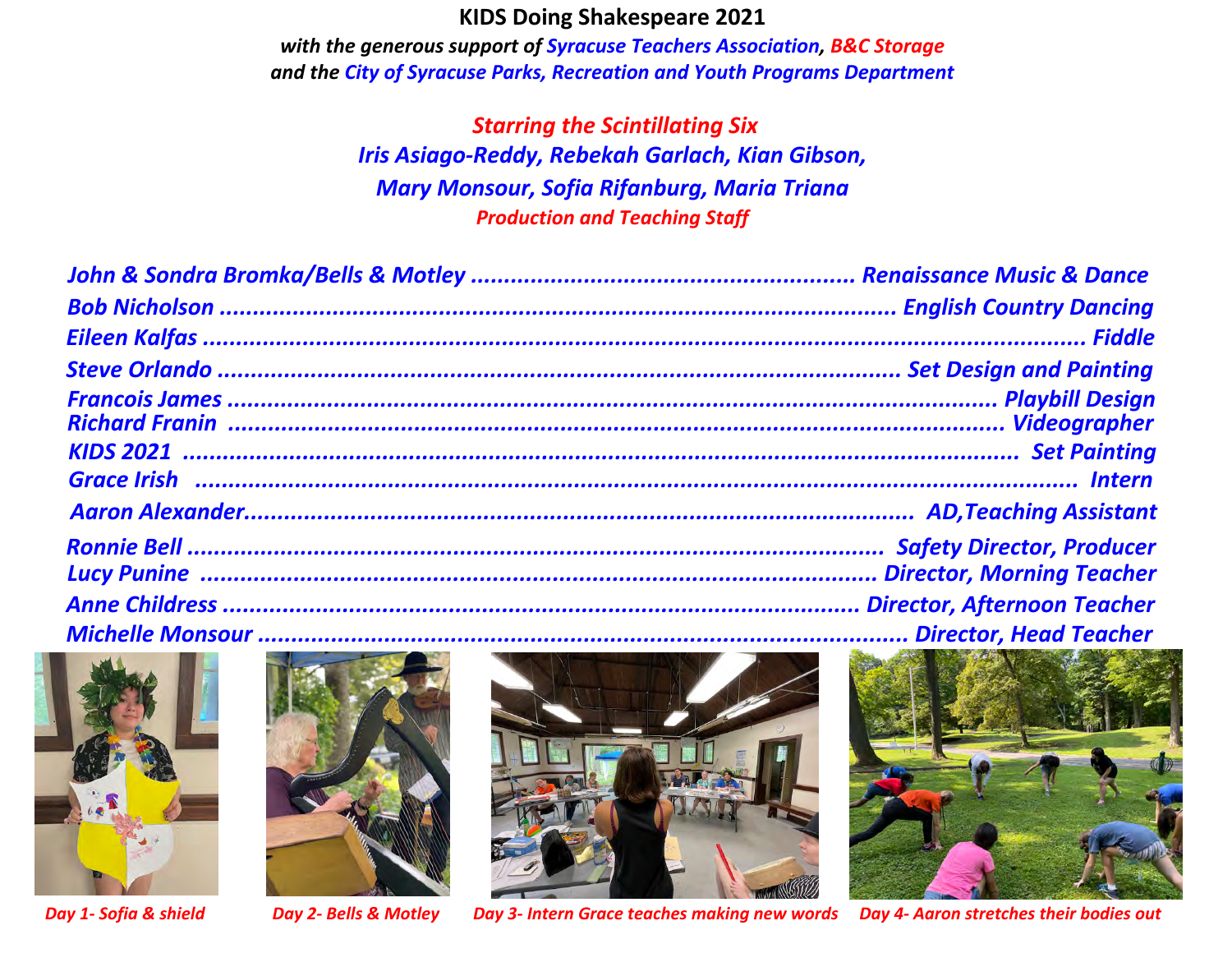



**Iris** as

*Adriana* **Rebekah** as *Antipholus* **Kian** as *The Duke* **Mary** as Luciana **Sofia** as *Aegeon*







**Maria** as *Dromio*



*Above,* **Barbara Toman (Mama T)** shows the KIDSwhat men wore in Shakespeare's times.

*Right,* **Lucy Purnine**, **'21 Vassar** Theatre grad, was our Morning Teacher.



*The Duke's Palace in Ephesus inspired by the artistry of* **Steve Orlando**



*Above,* **Ronnie Bell** has produced **KIDS** for 17 years.



*Above,* **Michelle Monnsour**, was our Lead Teacher and teaches at **SUNY Syracuse EOC.**

*Left,* **Anne Margaret Childress,**was our Afternoon Teacher &teaches theatre @ **CFAC.**